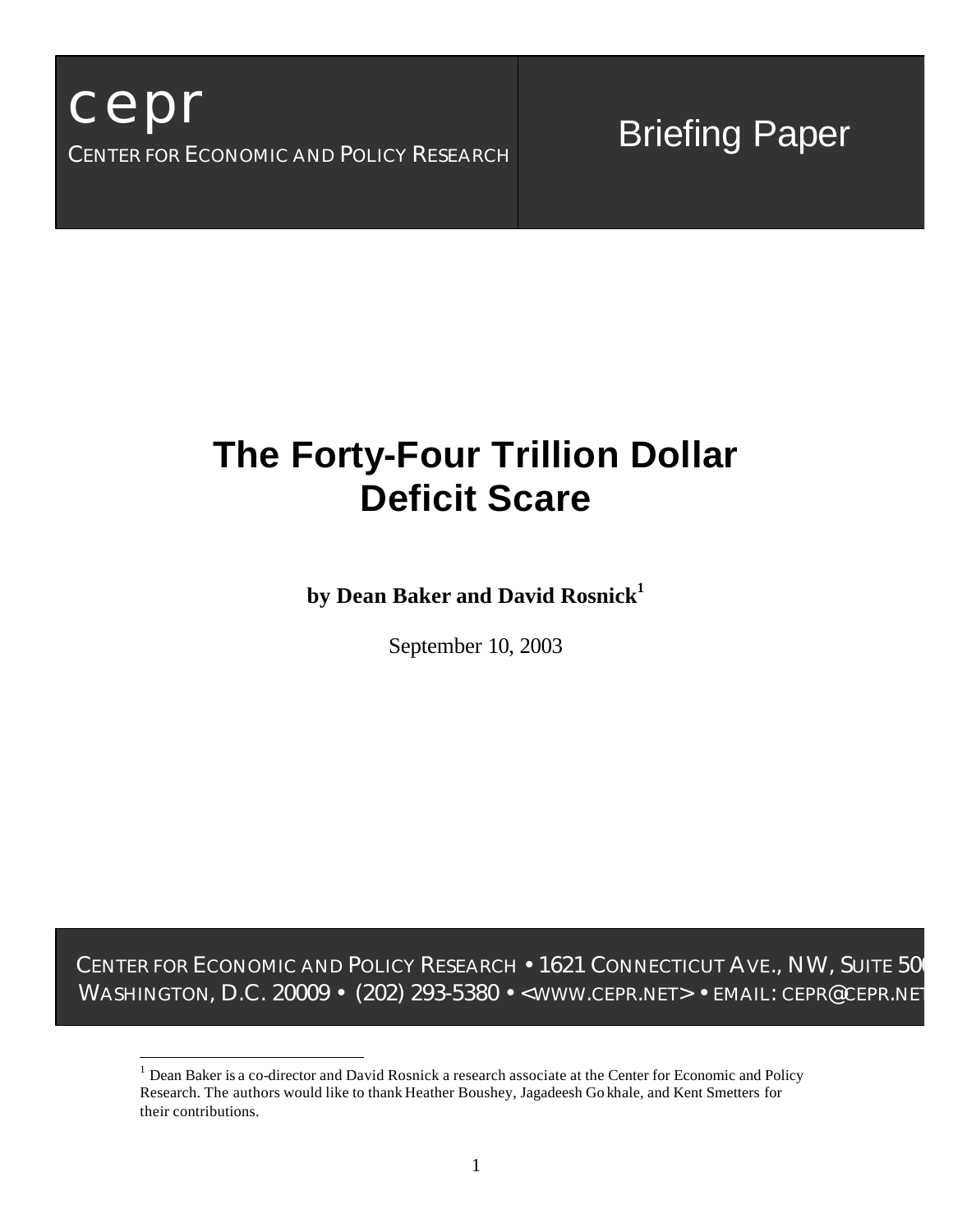### **The Forty-Four Trillion Dollar Deficit Scare**

Earlier this summer, a new study projecting the size of the budget deficit made headlines in the *London Financial Times* and many other major newspapers and news magazines (e.g. "Bush Shelved Report on \$44,200bn Deficit Fears" Financial Times, 5- 29-03; A1; All Things Considered, National Public Radio, 5-29-03; "The \$44 Trillion Hole?" CNN/Money 5-29-03). The study, *Fiscal and Generational Imbalances: New Budget Measures for New Budget Priorities* by Jagadeesh Gokhale and Kent Smetters, projected that the value of future budget deficits would be \$44 trillion, more than four times current GDP. $^{2}$  This projection was taken as a warning of the government's extraordinary profligacy, and the need to radically reduce future spending commitments. In particular, most news stories reported that the study implied a need to reduce Social Security and Medicare spending to more manageable levels.

A somewhat closer examination suggests that there is less basis for concern than the \$44 trillion figure implied. Furthermore, the major underlying cause of this deficit is not demographics – the growing population of elderly – as most reporting indicated, but rather a private health care system whose costs are exploding out of control. The assumption in this study – that private sector health care costs continue to explode for the next eighty years – would have a devastating impact on the economy even if we eliminated all publicly supported health care programs. If health care costs are brought under control, then the projected deficit would be manageable, and not qualitatively different than what comparable projections would have indicated in prior years.

### **Putting \$44 Trillion in Context**

 $\overline{a}$ 

While the prospects of \$44 trillion deficits was attention grabbing, it is unlikely that many people who heard this projection had a clear idea of what it meant. The \$44 trillion figure was the study's projection of the present discounted value of all future deficits. In other words, the study estimated annual deficits through eternity, under the assumption that current tax and spending rules remained in place. It then summed up these deficits by discounting the value of future deficits at a 3.6 percent real (inflation adjusted) annual rate.

This figure would only be meaningful to people who are accustomed to thinking of present discounted values of future income. Since almost no one is accustomed to making such calculations (which require somewhat arbitrary assumptions about the interest rate used, as well as the growth rate), as a practical matter, this \$44 trillion would be virtually meaningless to anyone who heard it. Apart from being obviously large, very few readers would be able to place this number in a meaningful context.

It actually is quite easy to express this deficit projection in a more meaningful way. If the deficit is expressed as a share of future GDP, then it is immediately possible

<sup>2</sup> Jagadeesh Gokhale and Kent Smetters. 2003. *Fiscal and Generational Imbalances: New Budget Measures for New Budget Priorities*. Washington, DC: The AEI Press.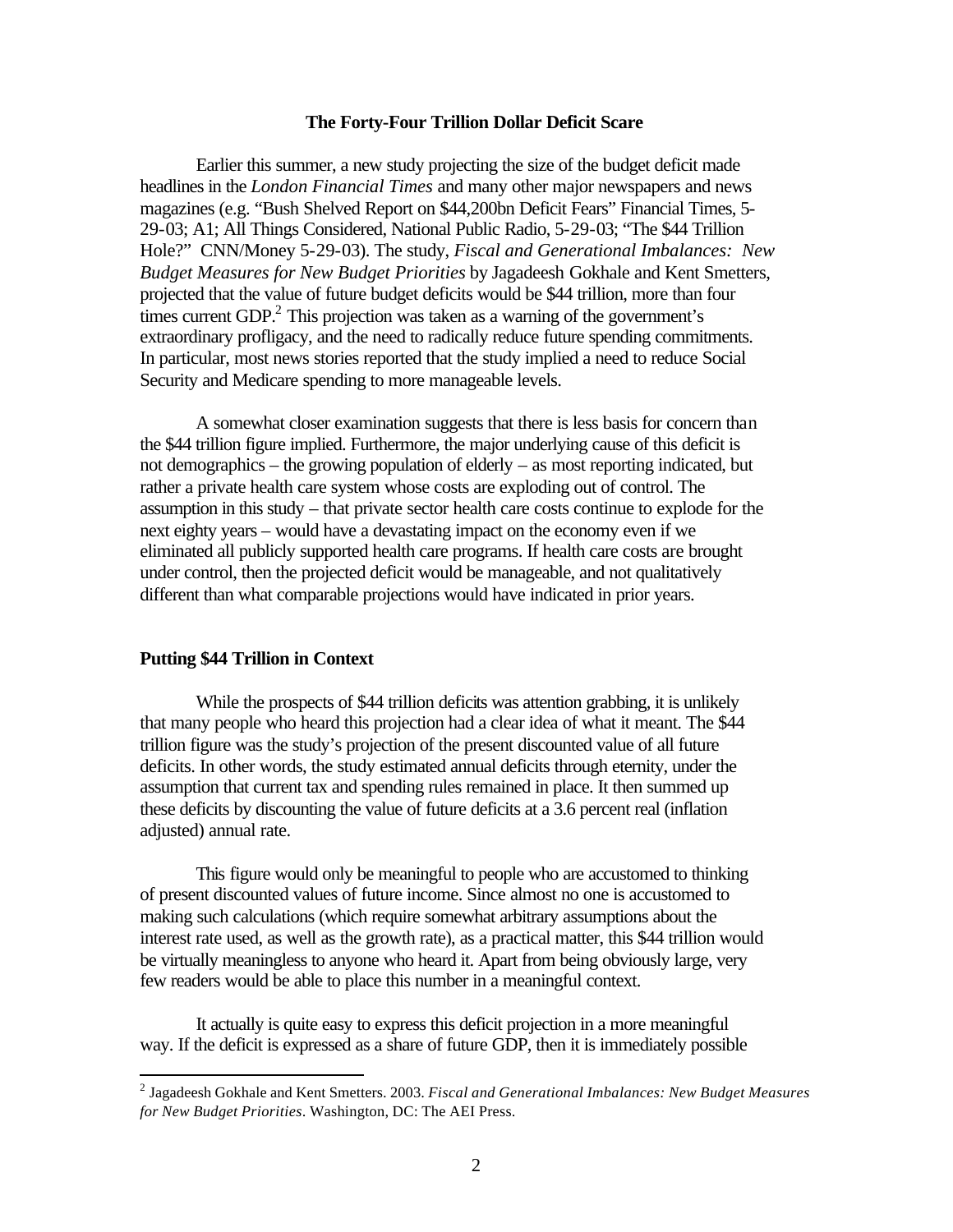to place it in context. The study by Gokhale and Smetters actually provides this information. The study projects the present discounted value of future GDP as \$682 trillion (p.37). This means that its projected deficit is equal to 6.5 percent of future GDP, implying that a tax increase of 6.5 percent of GDP would be needed to close the gap. This is far from a trivial sum, but it is not necessarily an impossible burden either.

The tax rate in the United States has increased by comparable amounts in prior periods. For example, the federal tax burden as a share of GDP grew by 4.6 percentage points of GDP between 1950 and 1952, rising from 14.4 percent to 19.0 percent.<sup>3</sup> This increase was due to the costs of the Korean War. While the tax burden did decline somewhat in subsequent years, it remained close to its 1952 level, as defense spending soared due to the Cold War.

It is also worth noting that most other industrialized nations face far higher tax burdens than the United States. According to OECD data, the 2000 tax share of GDP in the United States, Belgium, and Norway were 29.6, 45.6, and 40.3% respectively. These higher tax burdens have not prevented the economies of these nations from continuing to grow and prosper. Belgium, France and Norway enjoyed higher productivity levels than the United States throughout the 1990s, despite their higher tax rates.<sup>4</sup> Many countries with far higher tax burdens than the United States, such as Denmark, Sweden, and the Netherlands, enjoy lower unemployment rates.

Of course, the prospect of a tax increase equal to 6.5 percent of GDP should be taken seriously. But it is important to recognize that it is possible for the United States to bear this cost, if the purpose of the public spending is considered necessary and desirable. The country has been willing to incur comparable costs in prior periods for national defense purposes – without undermining economic growth. In principle it could incur these costs to serve other ends as well.

## **The Health Care Cost Explosion**

The other important factor, missing from most coverage of this study, is the extent to which this projected debt burden is driven by the assumption that growth of health care costs would continue to outstrip the overall rate of growth of the economy. The study assumed that, in addition to the impact of demographic factors, annual health care costs would rise by 1 percentage point more than the nominal rate of GDP growth.

This assumption about rising health care costs is enormously important to the study's deficit projection. If the United States managed to contain health care costs, so that apart from demographic factors they grew at the same rate as nominal GDP, then the projected deficit would be equal to just 1.5 percent of future GDP, or \$10 trillion. While even this figure is not a trivial sum, there would be little basis for the nation to be too

 $\overline{a}$ 

<sup>3</sup> *Economic Report of the President, 2003*, table B-79.

<sup>&</sup>lt;sup>4</sup> University of Groningen and The Conference Board, GGDC Total Economy Database, July 2003, http://www.eco.rug.nl/ggdc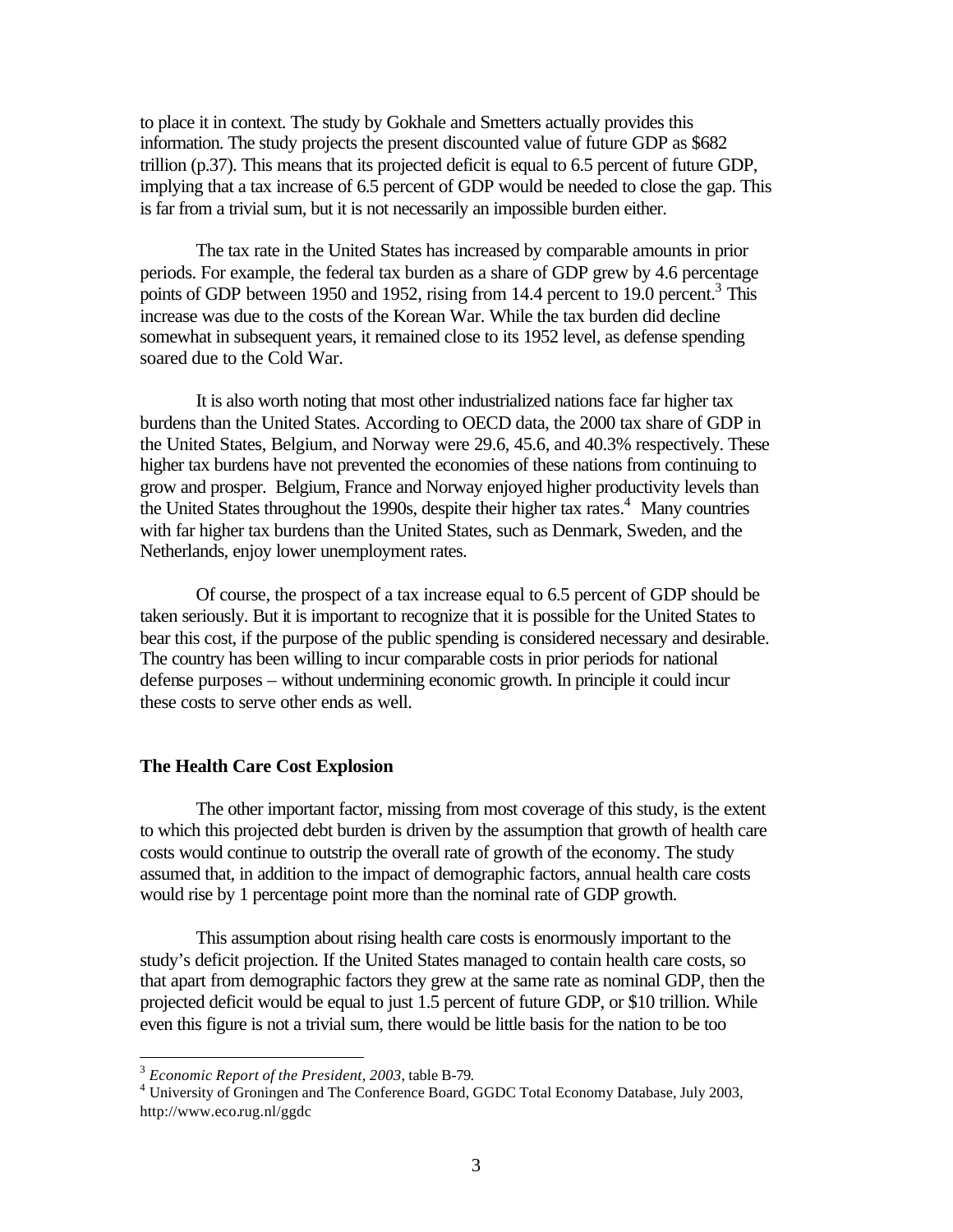consumed with such a deficit projection. This methodology would have produced comparable deficit projections for most of the last four decades.

The fact that most of the projected deficit is due to projected increases in health costs is extremely important. It means that the key problem driving this deficit projection is not an out of control budget situation, but rather out of control health care costs. The rise in health care costs will affect both the public and private sector. If the projected rise in health care costs proves accurate, it will have a devastating impact on the economy even if public sector health care programs are eliminated altogether. The rate of increase in health care costs assumed in these projections implies that health care expenditures will consume 30 percent of GDP by 2080. This compares to 14 percent of GDP in 2001.

The projections for rising health care costs can be expressed in comparable terms to the projections for the budget deficit. We can define a prospective "health care deficit" as the extent to which health care spending is projected to exceed the rate of growth of nominal GDP, adjusted for the aging of the population. Using the assumptions in the study, this health care deficit is equal to \$69 trillion, or 9.3 percent of GDP. This prospective health care deficit is a far greater threat to future living standards than the budget deficit.

Among the industrialized nations, only the United States faces this sort of dramatic increase in health care costs. Measured as a share of GDP, the United States already spends twice as much as the average for other OECD nations. In other OECD nations the share of GDP devoted to health care spending, adjusted for demographic change, has largely stabilized in the last two decades. Remarkably, the United States has little to show for these vast expenditures on health care. Its health care outcomes, such as life expectancy and infant mortality rates, are near the bottom among industrialized nations. In short, there is a compelling case for a fundamental reform of the U.S. health care system.

This is the most fundamental, albeit hidden, point of the \$44 trillion deficit scare study. The United States health care system is broken, and desperately needs to be fixed. If nothing is done to fix the system, then rising health care costs will have a devastating impact on the economy. Part of this impact will be felt in the public sector, which pays for approximately half of all health care in the United States, but the impact on the private sector will be equally harmful. Rather than presenting a compelling case for the need to get the deficit under control, the study by Gokhale and Smetters demonstrated the importance of fixing the U.S. health care system. If costs continue to rise out of control, it will have a devastating impact on the economic well-being of future generations.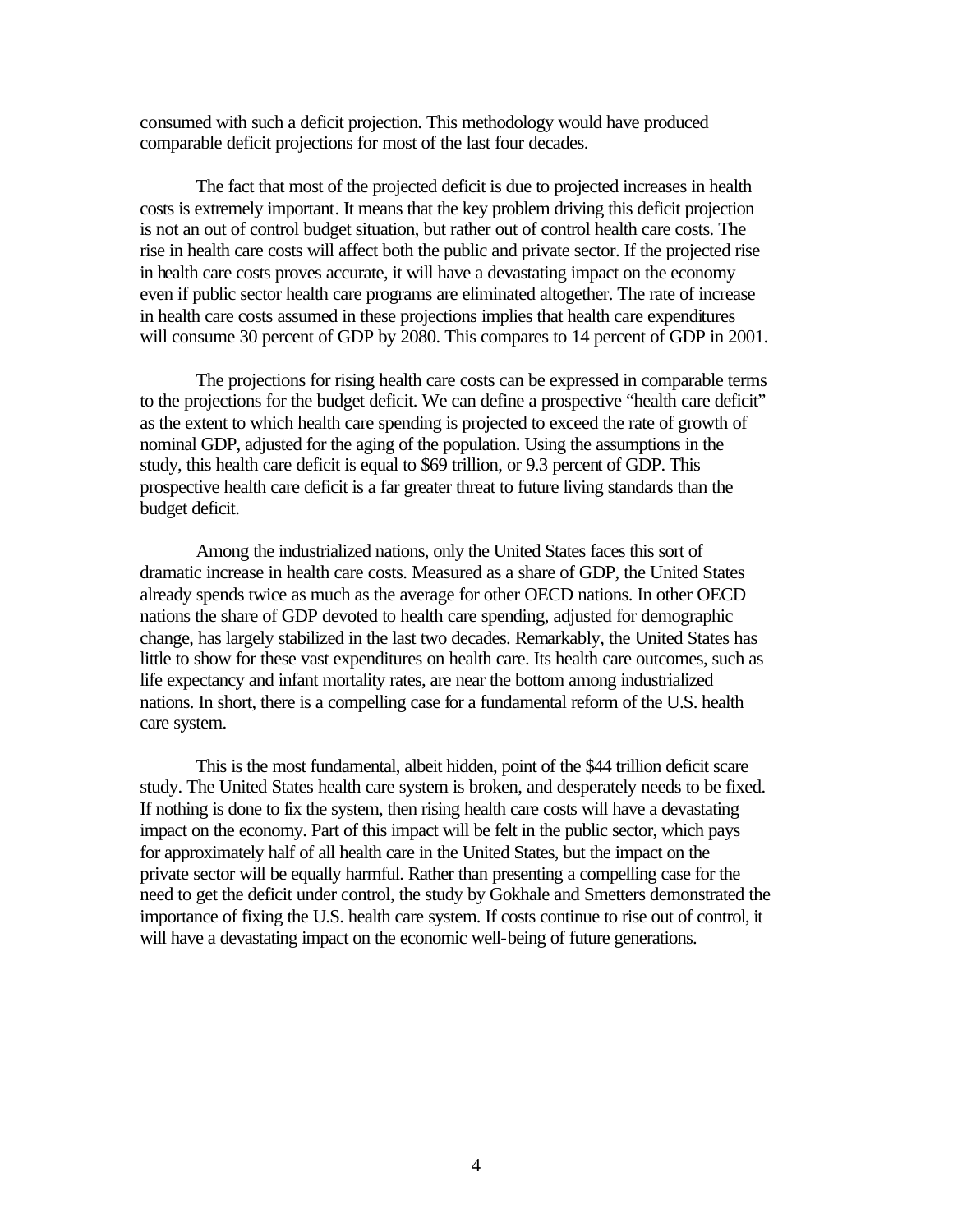## **Appendices**

## **Appendix A -- Where The Deficit Comes From**

Figure 1 shows Gokhale and Smetters' breakdown of the federal fiscal imbalance by major spending category. In their accounting, nearly all the imbalance rests in Medicare. Medicaid, the next largest health-care program, is included in the imbalance for the "Rest of Federal Government."



**Figure 1: Fiscal Imbalances as a Share of GDP (Gokhale and Smetters -- Medicare imbalance includes Medicare Part B)**

There is no clear reason for this breakdown. A more informative breakdown would reflect the rules governing the tax financing of each program. In Figure 2, imbalances are categorized by tax (Medicare part A by the Medicare HI payroll tax, Social Security by the OASDI payroll tax, and the rest of federal government by other taxes.) Thus, Medicare part B, which is financed primarily through general revenues, is included along with Medicaid in the third group.<sup>5</sup> Figure 2 also reflects the effect of reigning in the cost of health care. Given that the United States already very high costs relative to other developed countries despite poorer health outcomes, it stands to reason that a more

 $\overline{a}$  $<sup>5</sup>$  This accounting issue is discussed in Gokhale and Smetters, 2003, (p. 77), which presents an argument for</sup> including Medicare Part B spending as part of the Medicare deficit.. However, this view seems inconsistent with the rules governing the funding of Medicare Part B, which explicitly require that any shortfall in the program is paid out of general revenue. As the most recent Medicare trustees' report states: "SMI [Medicare Part B] differs fundamentally from OASDI [Social Security] and HI [Medicare Part A] in regard to the nature of financing and the method by which financial status is evaluated…SMI is automatically in financial balance under present law." (p 15). Nearly half the Medicare imbalance reported by Gokhale and Smetters comes from Medicare Part B. (see Gokhale and Smetters, 2003, p.29)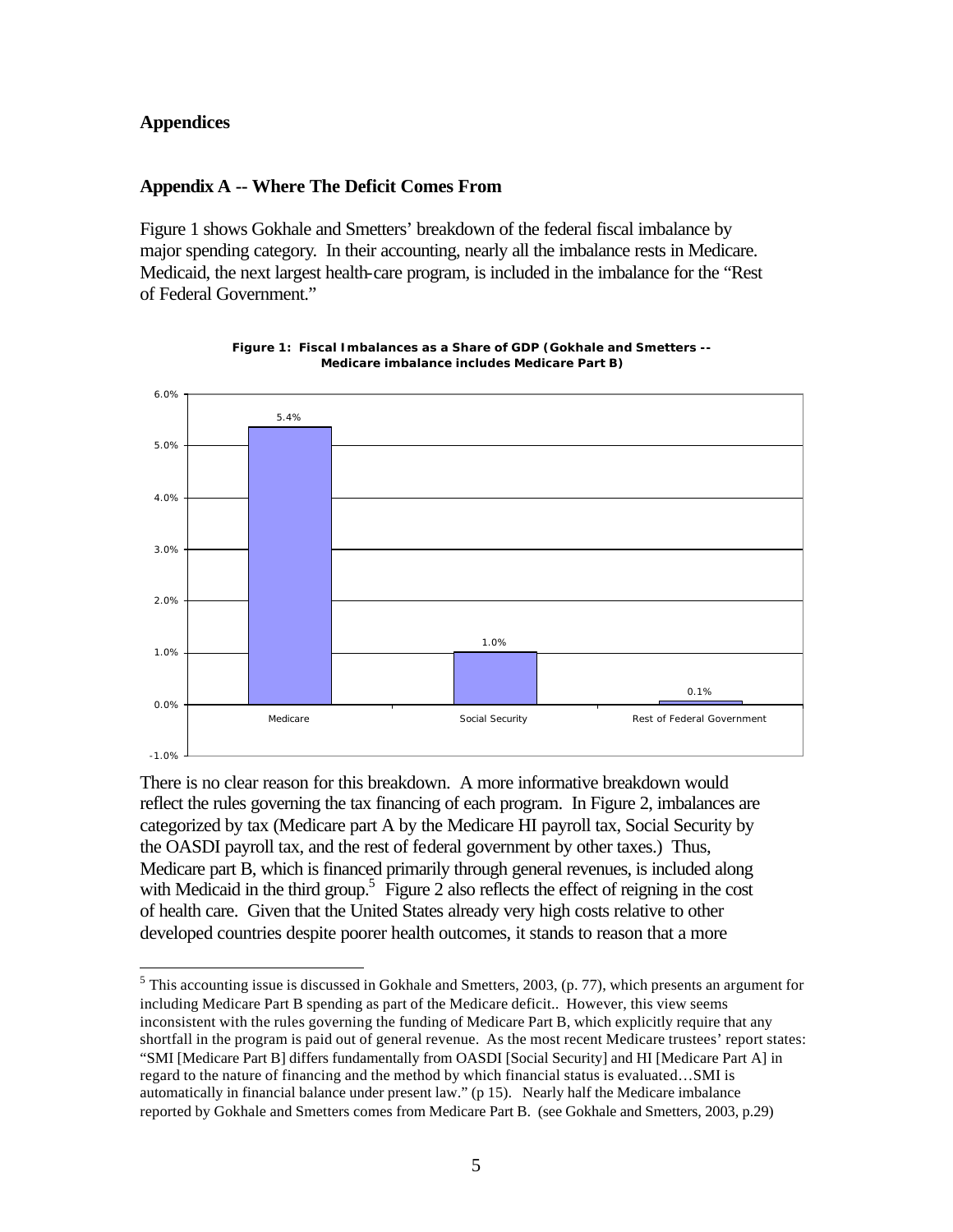efficient structuring of the U.S. health care system would allow its per capita expenditures to move closer to the OECD average without adverse health effects. Figure 2 less optimistically assumes that health costs rise in step with GDP and demographics.<sup>6</sup>





# **2) Appendix B -- Calculations**

 $\overline{a}$ 

What follows is a detailed explanation of the derivation of the imbalance figures we report. This model is less detailed than Gokhale and Smetters', but its projections are similar.

Where available, data was taken from official sources.<sup>7</sup> Remaining data were either *interpolated* using an exponential growth model between known values, *projected* out under an explicit growth assumption, or *extrapolated* based on a recursive function as follows:

 $6$  Gokhale and Smetters consider even this to be "clearly conservative by historical standards" (p. 40), implying that the growth rate should be higher. Mathematically, health care costs cannot grow faster than GDP indefinitely. Gokhale and Smetters choose to assume a return to sustainability far in the future, where the effects are heavily discounted. These calculations show that the large imbalances they compute are an artifact of the decision to delay a return to sustainable growth – a fact confirmed by their own sensitivity analysis (Gokhale and Smetters, 2003, Table 5, p. 39).

<sup>7</sup> References to OASDI refer to *The 2003 Annual Report of the Board of Trustees of the Federal OASDI Trust Funds*, (select annual data available on the web) and references to Medicare refer to *2003 Annual Report of the Federal HI/SMI Trust Funds*.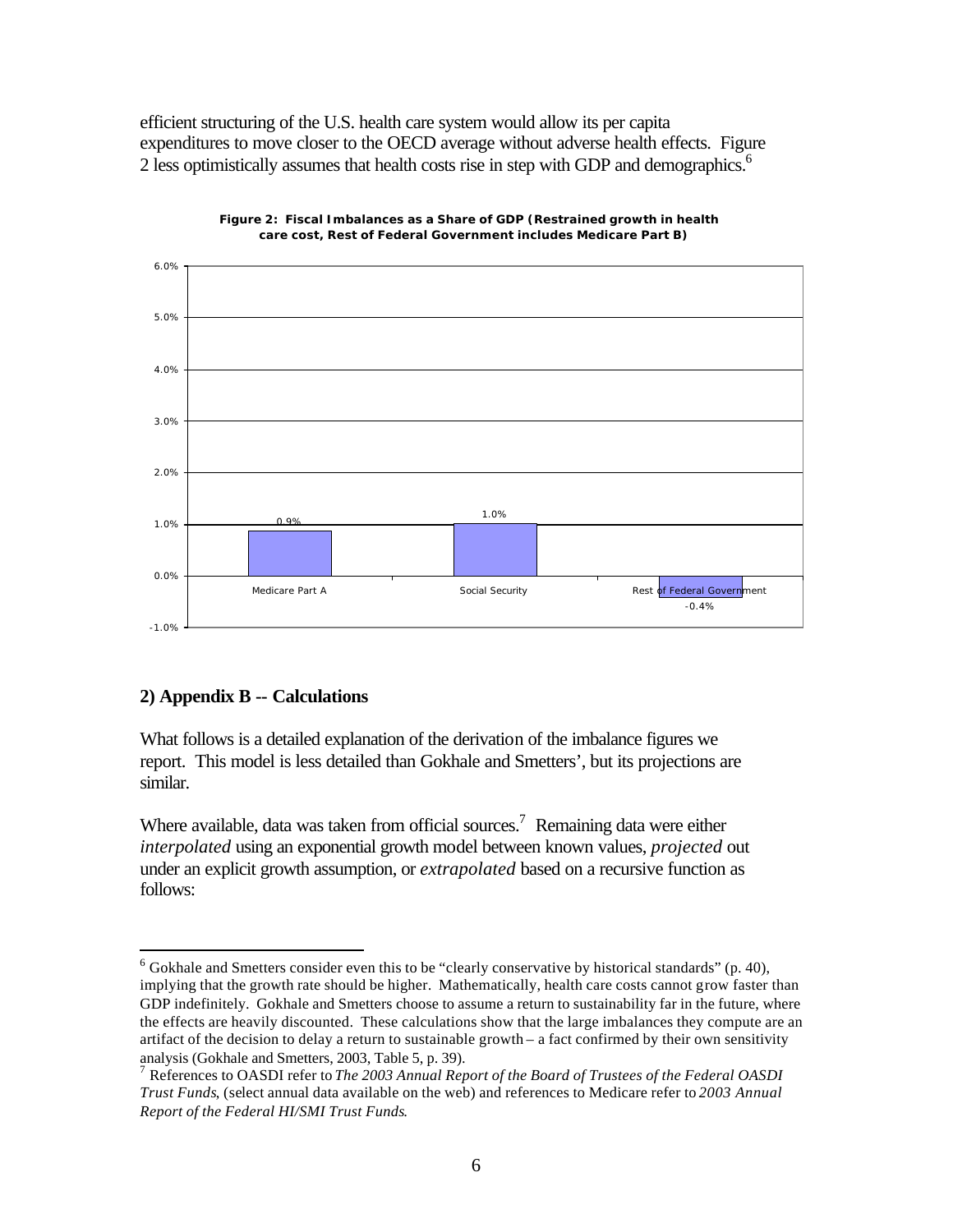### The recursive growth model

An extrapolated time series  $y(t)$  is assumed to be a linear function of its lag. That is,  $y(t+1) = a + by(t)$  where *a* and *b* are coefficients determined from the first three lags. Specifically, we solve  $y(t) = a + by(t-1)$  $y(t) = a + by(t-1)$  for the coefficients from the known lags.<sup>8</sup><br> $y(t-1) = a + by(t-2)$ 

Applying the now-known coefficients to the recursion results in the following formula for the next value:

$$
y(t+1) = \frac{y^{2}(t) + y^{2}(t-1) - y(t) \times [y(t-1) + y(t-2)]}{y(t-1) - y(t-2)}
$$

Population Assumptions

Population data for 2002-2080 was taken from OASDI, Table VI.F7 intermediate projections. Population data was then extrapolated beyond 2080.

## Basic Economic Assumptions

All dollars are deflated by the CPI to 2002 dollars.<sup>9</sup> GDP and CPI data for 2002-2008 were taken from *Analytical Perspectives FY 2004* Table 2-1, p.26. Beyond 2008, percapita GDP was projected out at the real annual rate of 1.7% and present values were computed at a real  $3.6\%$  discount rate.<sup>10</sup>

## Medicare Part A Assumptions

The current balance in the HI trust fund is taken from Medicare, Table I.F1. HI beneficiary to non-beneficiary ratios were taken from population numbers and Medicare, Table II.A4. Missing ratio data prior to 2075 are interpolated between reported values and extrapolated beyond 2075. HI Income and Cost in 2002 come from Medicare, Table II.B6 (total non-interest income and total expenditures.) Income is projected to maintain share of GDP.<sup>11</sup> In the base model, cost per beneficiary is projected to grow at the real annual rate of 1% over that of per-capita GDP through 2080. The 1% differential decreases linearly to 0% by 2100, and stays at 0% thereafter. In the alternative model, cost per beneficiary always grows in step with per-capita GDP. $^{12}$ 

## Medicare Part B Assumptions

The current balance in the SMI trust fund is taken from Medicare, Table I.G1. SMI beneficiary to non-beneficiary ratios are taken from the population numbers and

 $\overline{a}$ 

 $8$  For example, the rationale behind this form for population growth is that  $b$  represents a domestic growth rate, and *a* reflects immigration.

<sup>&</sup>lt;sup>9</sup> Gokhale and Smetters, 2003, p.76.

<sup>&</sup>lt;sup>10</sup> Gokhale and Smetters, 2003, p.38.

 $11$  This is slightly optimistic with respect to Medicare's numbers through 2080.

<sup>&</sup>lt;sup>12</sup> For discussion of base model, see Gokhale and Smetters, 2003, p.38. See earlier footnote for discussion of alternatives.